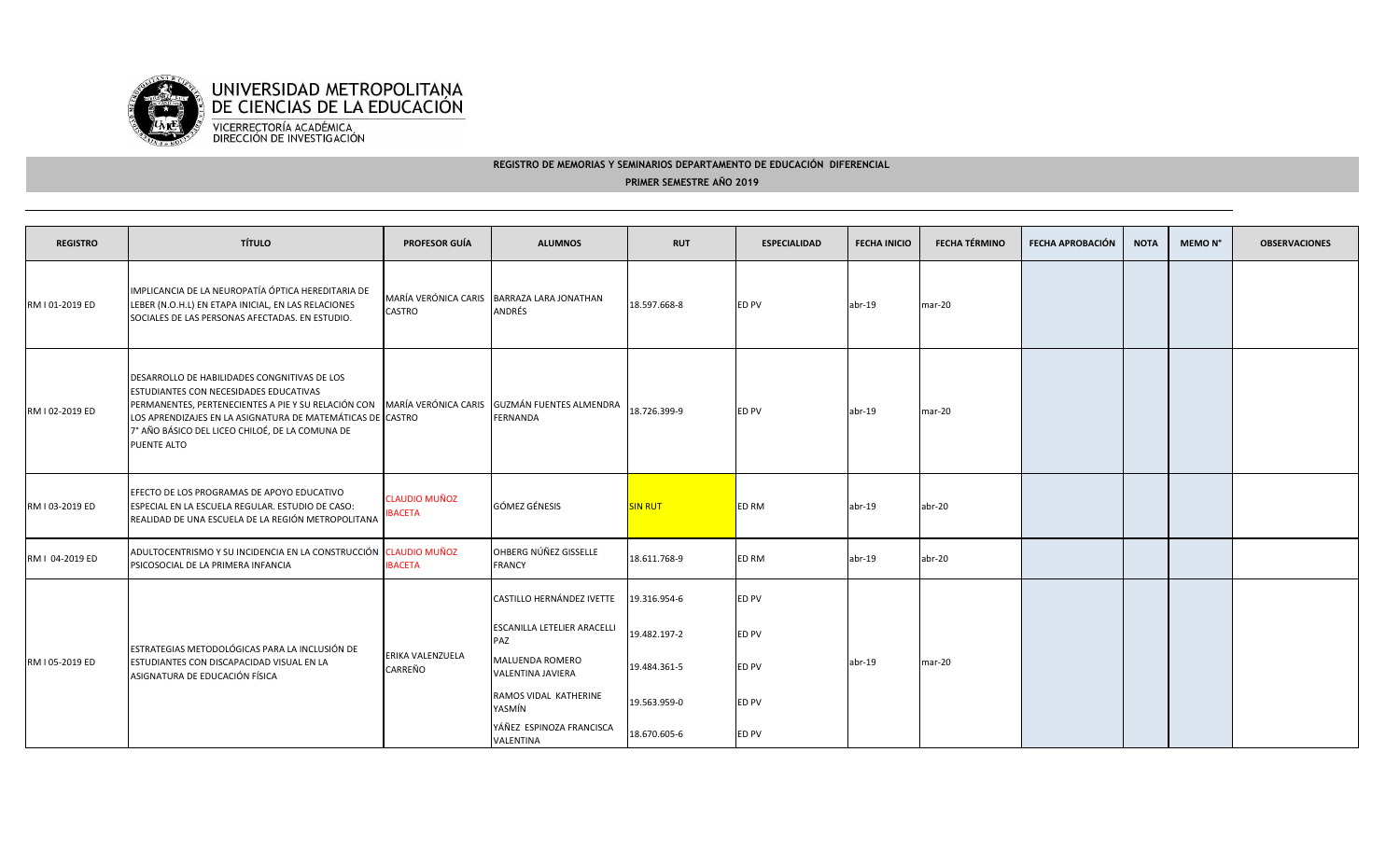| RM I 06-2019 ED | DESARROLLO PSICOSEXUAL DE PERSONAS CON<br>DISCAPACIDAD VISUAL                                                                                                                                                                              | ERIKA VALENZUELA<br>CARREÑO                                            | RODRÍGUEZ ZÁRATE GABRIELA<br>ALEJANDRA    | 18.481.203-7 | ED PV         | $mar-19$           | mar-20   |  |  |
|-----------------|--------------------------------------------------------------------------------------------------------------------------------------------------------------------------------------------------------------------------------------------|------------------------------------------------------------------------|-------------------------------------------|--------------|---------------|--------------------|----------|--|--|
| RM I 07-2019 ED | ROLES SOCIALES EN LA LITERATURA INFANTIL: UN DESAFÍO<br>PARA EL ENFOQUE DE GÉNERO                                                                                                                                                          | <b>VALERIA REY</b>                                                     | CANALES ESPINOZA JACINTA<br>ANDREA        | 18.761.590-9 | <b>ED PAL</b> | $abr-19$           |          |  |  |
|                 |                                                                                                                                                                                                                                            |                                                                        | FALADO CARES CAMILA BELÉN                 | 19.115.237-9 | <b>ED PAL</b> |                    | $mar-20$ |  |  |
|                 |                                                                                                                                                                                                                                            |                                                                        | HENRÍQUEZ LABRA ROMINA<br>ALEJANDRA       | 17.765.765-4 | <b>ED PAL</b> |                    |          |  |  |
|                 |                                                                                                                                                                                                                                            |                                                                        | HERNÁNDEZ CARRASCO<br>ELIZABETH ANDRA     | 19.025.798-3 | <b>ED PAL</b> |                    |          |  |  |
| RM I 08-2019 ED | IMPLEMENTACIÓN DE LA METODOLOGÍA INTERACCIONAL<br>INTEGRATIVA Y SU VÍNCULO CON LA DISPOSICIÓN<br>EMOCIONAL FRENTE A LOS APRENDIZAJES DE UN GRUPO DE TATIANA DÍAZ ARCE<br>ESTUDIANTES DE UN AULA HOSPITALARIA DE LA REGIÓN<br>METROPOLITANA |                                                                        | DÁIZ GALLARDO JAVIERA PAZ                 | 19.687.015-6 | ED PA         | $abr-19$           |          |  |  |
|                 |                                                                                                                                                                                                                                            |                                                                        | PEÑALOZA DÍAZ BÁRBARA<br><b>FRANCISCA</b> | 19.310.988-8 | ED PA         |                    | abr-20   |  |  |
|                 |                                                                                                                                                                                                                                            |                                                                        | ROMERO PALACIOS MARÍA<br>JESÚS            | 18.462.911-9 | ED PA         |                    |          |  |  |
|                 |                                                                                                                                                                                                                                            |                                                                        | ROJAS POBLETE MAURICIO<br><b>ANTONI</b>   | 19.281.201-1 | ED PA         |                    |          |  |  |
| RM I 09-2019 ED | DISEÑO DE UNA PROPUESTA PEDAGÓGICA, PARA DOCENTES<br>DE EDUCACIÓN PARVULARIA, BASADA EN ESTRATEGIAS<br>PARA EL DESARROLLO DE HABILIDADES AUDITIVAS EN<br>NIÑOS/AS CON HIPOACUSIA                                                           | CLAUDIA DELUCCHI<br><b>BICOCCHI</b>                                    | ACEVEDO BARRÍA VALENTINA<br>MONSERRAT     | 19.017.176-0 | <b>ED PAL</b> | $abr-19$           | ene-20   |  |  |
|                 |                                                                                                                                                                                                                                            |                                                                        | CORONA LOYOLA MARGARITA<br><b>ESTER</b>   | 19.208.029-0 | <b>ED PAL</b> |                    |          |  |  |
| RM I 10-2019 ED | PERCEPCIONES EN RELACIÓN A LA TIFLOTECNOLOGÍA DE UN<br>GRUPO DE ADULTOS MAYORES CON DISCAPACIDAD VISUAL<br>DEL CLUB BALDOMERO LILLO DE LAS CONDES                                                                                          | <b>CLAUDIA RODRÍGUEZ</b><br><b>GERICKE</b>                             | CALFULAF MARCHANT<br>CONSTANZA RAYEN      | 19.682.672-6 | ED PV         | $abr-19$           | abr-20   |  |  |
| RM I 11-2019 ED | LAS EXPERIENCIAS DE PROFESORES PRINCIPIANTES DE<br>APRENDIZAJE DE LA UMCE                                                                                                                                                                  | EDUCACIÓN DIFERENCIAL ESPECIALISTAS EN PROBLEMAS DE ANA MARÍA FIGUEROA | GONZÁLEZ TOURREL VALERIA<br>ANDREA        | 18.863.793-0 | ED PA         | dic-19<br>$abr-19$ |          |  |  |
|                 |                                                                                                                                                                                                                                            |                                                                        | RÍOS REYES DEYANIRA<br>ALEJANDRA          | 18.594.266-K | ED PA         |                    |          |  |  |
|                 |                                                                                                                                                                                                                                            |                                                                        | SEPÚLVEDA GAMBOA<br>CONSTANZA             | 19.391.217-6 | ED PA         |                    |          |  |  |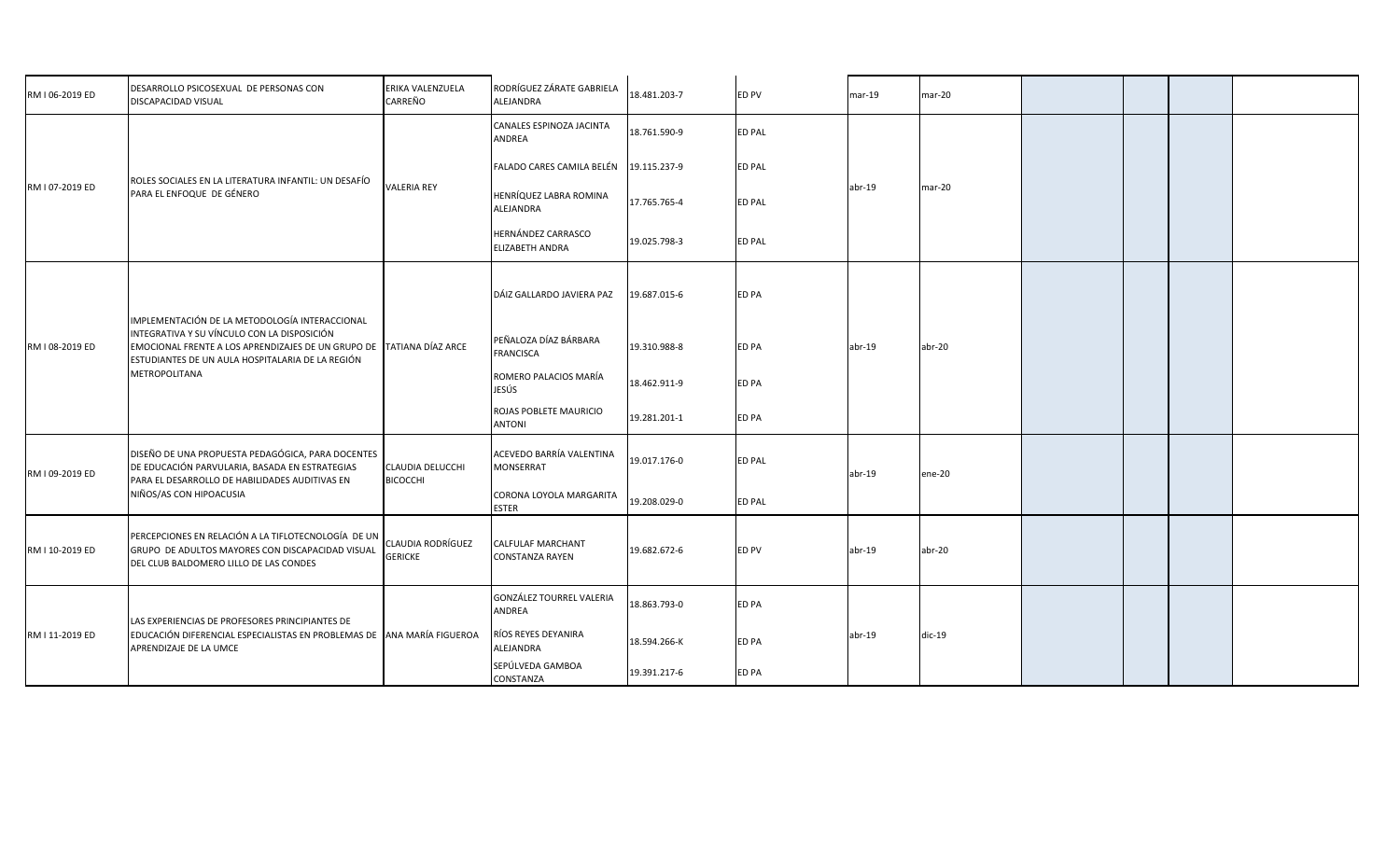| RM I 12-2019 ED | CONCEPCIÓN DE LOS ESTUDIANTES DE EDUCACIÓN<br>DIFERENCIAL MENCIÓN PROBLEMAS DE APRENDIZAJE DE LA<br>UMCE SOBRE EL DESEMPEÑO DOCENTE DE SUS PROFESORES TATIANA DÍAZ ARCE<br>Y EL VÍNCULO CON EL/LOS MODELOS PEDAGÓGICOS<br>DECLARADOS QUE ENMARCA SU PROCESO FORMATIVO |                                     | <b>MENESES ARAYA JAVIERA</b><br>ALEJANDRA                              | 19.287.995-7                 | ED PA            | $abr-19$ | $abr-20$ |  |                                                               |
|-----------------|-----------------------------------------------------------------------------------------------------------------------------------------------------------------------------------------------------------------------------------------------------------------------|-------------------------------------|------------------------------------------------------------------------|------------------------------|------------------|----------|----------|--|---------------------------------------------------------------|
| RM I 13-2019 ED | PERCEPCIONES DE ESTUDIANTES SORDOS DE ENSEÑANZA<br>MEDIA INTEGRADOS EN UNA ESCUELA CON PROGRAMA DE<br>INTEGRACIÓN ESCOLAR (PIE) RESPECTO DE LOS APOYOS QUE SALAZAR<br>HAN RECIBIDO EN SU PROCESO DE APRENDIZAJE                                                       | MARÍA ÁNGELA SOTERAS                | ESPINOZA CAMPOS BÁRBARA<br>MORÍN<br>LEÓN TRUJILLO PAULINA<br>CONSTANZA | 19.232.326-6<br>19.318.832-K | ED PAL<br>ED PAL | $abr-19$ | $abr-20$ |  |                                                               |
|                 |                                                                                                                                                                                                                                                                       |                                     | MOLINA LECAROS CONSTANZA<br>PAZ                                        | 19.116.423-7                 | <b>ED PAL</b>    |          |          |  |                                                               |
| RM I 14-2019 ED | ACCESIBILIDAD EN EL MUSEO NACIONAL DE HISTORIA<br>NATURAL DE SANTIAGO DE CHILE, PARA PERSONAS EN<br>SITUACIÓN DE DISCAPACIDAD VISUAL                                                                                                                                  | CLAUDIA RODRÍGUEZ<br><b>GERICKE</b> | <b>DEBONI TORRES GIANNINA</b><br><b>NICOLE</b>                         | 19.058.338-4                 | ED PV            | $abr-19$ | abr-20   |  |                                                               |
|                 |                                                                                                                                                                                                                                                                       |                                     | QUINTANA FREIRE BELÉN                                                  | 19.646.415-8                 | ED PV            |          |          |  |                                                               |
| RM I 15-2019 ED | HISTORIA DE VIDA ACERCA DE EXPERIENCIAS LABORALES DE<br>PERSONAS INMIGRANTES CON DISCAPACIDAD VISUAL EN<br><b>CHILE</b>                                                                                                                                               | LUCÍA MILLÁN BRICEÑO                | <b>VARANJO MARCOS MARCELA</b><br>PAZ                                   | 19.032.480-K                 | ED PV            | $abr-19$ | mar-20   |  |                                                               |
|                 |                                                                                                                                                                                                                                                                       |                                     | ROZAS TRINCADO CAMILA<br>ANDREA                                        | 19.570.899-1                 | ED PV            |          |          |  |                                                               |
|                 | SENTIDO QUE LE OTORGAN AL CONCEPTO DE ESCUELA, UN<br>GRUPO DE ESTUDIANTES CON DISTINTAS EXPERINECIAS DE                                                                                                                                                               | MARÍA SOLEDAD                       | ELGUETA TORO TOMÁS EMILIO 18.954.892-3                                 |                              | ED               |          | abr-20   |  | CON FECHA 30-07-2019,<br><b>MODIFICAN TÍTULO,</b>             |
| RM I 16-2019 ED | ESCOLARIZACIÓN QUE ACTUALMENTE SE ENCUENTRAN EN<br>LA ESCUELA LIBRE AYEKAN                                                                                                                                                                                            | RODRÍGUEZ OLEA                      | GODOY HENRÍQUEZ FERNANDA<br>PAZ                                        | 18.781.672-6                 | ED               | $abr-19$ |          |  | <b>OBJETIVO GENERAL Y OBJ.</b><br><b>ESPECÍFICO. MEMO 221</b> |
|                 | PARTICIPACIÓN DE LA FAMILIA, PROFESORES Y DIRECTIVOS<br>EN LOS PROCESOS DE APRENDIZAJE DE ESTUDIANTES CON<br>NECESIDADES EDUCATIVAS ESPECIALES, EN UN<br>ESTABLECIMIENTO EDUCACIONAL CON PROYECTO DE<br>INTEGRACIÓN ESCOLAR, DE LA REGIÓN METROPOLITANA               |                                     | CONTRERAS CATALÁN MUSSIEL<br><b>CATALINA</b>                           | 19.133.194-K                 | ED               |          |          |  |                                                               |
| RM I 17-2019 ED |                                                                                                                                                                                                                                                                       | MARÍA SOLEDAD<br>RODRÍGUEZ OLEA     | FLOERS DÍAZ PAUDLA ANDREA                                              | 19.439.588-4                 | <b>ED</b>        | $abr-19$ | $abr-20$ |  |                                                               |
|                 |                                                                                                                                                                                                                                                                       |                                     | ROJAS BRAVO DANIELA                                                    | 19.291.384-5                 | ED               |          |          |  |                                                               |
|                 |                                                                                                                                                                                                                                                                       |                                     | VERDEJO MUÑOZ ANDREA                                                   | 19.429.695-9                 | ED               |          |          |  |                                                               |
|                 |                                                                                                                                                                                                                                                                       |                                     | DÍAZ PAREDES ALLISON                                                   | 19.385.096-0                 | ED PAL           |          |          |  |                                                               |
| RM I 18-2019 ED | EMOCIONES QUE EMERGEN EN EL PROCESO DE LECTURA<br>INICIAL DE NIÑOS Y NIÑAS DE 1º AÑO DE ENSEÑANZA BÁSICA ROBERTSON                                                                                                                                                    | XIMEÑA ACUÑA                        | HERNÁNDEZ JIMÉNEZ<br>STEPHANIE NICLE                                   | 19.311.808-9                 | ED PAL           |          |          |  |                                                               |
|                 |                                                                                                                                                                                                                                                                       |                                     | ROMERO JOHN DANIELA BELÉN 19.185.056-4                                 |                              | ED PAL           |          |          |  |                                                               |